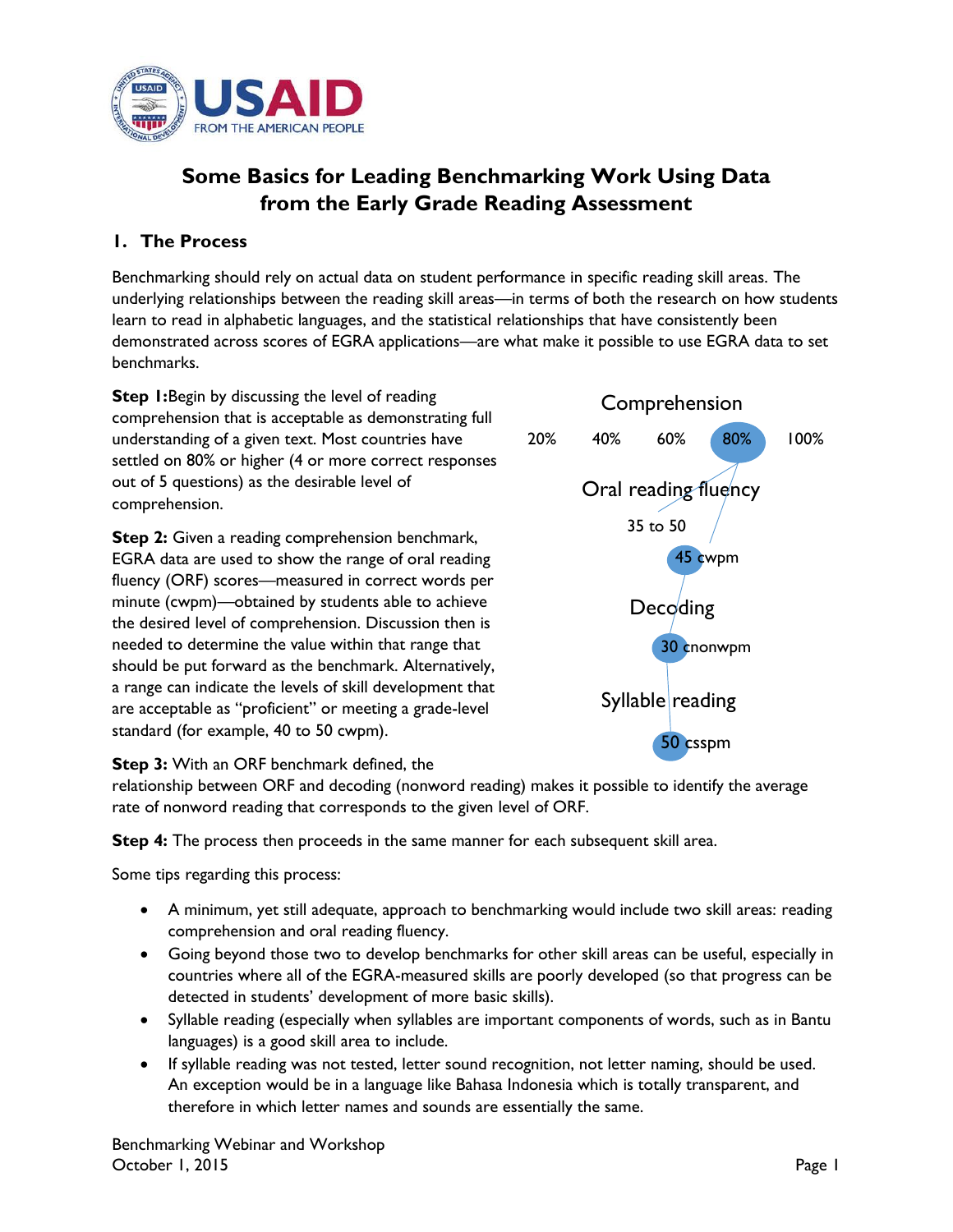## **2. The Data**

A good benchmarking exercise is quite data intensive. In fact, one of the added benefits of doing this exercise in a country is that the participants get to engage the EGRA results in a much deeper way than they normally would, leading to a richer understanding of what is happening in the country in terms of skill development.

The data needed to do benchmarking include:

 A table (like the one to the right) showing the range of reading fluency scores obtained by students achieving each level of reading comprehension. This makes it possible for participants to complete steps 1 and 2 in the benchmarking process.

A graphic way to depict this same information is a set of "box and whisker" plots showing the distribution of ORF scores for each level or reading comprehension.

 A table that shows the average scores on each other subtask that correspond to different levels of oral reading fluency (as shown here) is what enables participants to connect the ORF benchmark to desirable levels of performance in other skill areas.

A graphic way to show this same information is to use a scatter plot (below)—for example, of ORF x nonword decoding, with the best fit line drawn in so that workshop participants can match a given level of ORF to the average corresponding level of nonword decoding.

|  |                         | Standard 4                                                                 |    |                                   |     |  |  |
|--|-------------------------|----------------------------------------------------------------------------|----|-----------------------------------|-----|--|--|
|  | # Correct               | 50th<br>percentile<br>25th<br>75th<br>percentile<br>(median)<br>percentile |    | Count<br>(achieving<br># correct) |     |  |  |
|  | 0                       | 0                                                                          | 0  | 0                                 | 712 |  |  |
|  | 1                       | 8                                                                          | 15 | 22                                | 267 |  |  |
|  | $\overline{\mathbf{2}}$ | 21                                                                         | 24 | 29                                | 355 |  |  |
|  | 3                       | 29                                                                         | 36 | 39                                | 309 |  |  |
|  | 4                       | 43                                                                         | 46 | 51                                | 170 |  |  |
|  | 5                       | 60                                                                         | 60 | 63                                | 26  |  |  |

|         | ORF Non-Words | Familiar<br>Words |
|---------|---------------|-------------------|
| Zero    | 0.7           | 1.3               |
| 1< 5    | 3.4           | 5.1               |
| 5<10    | 8.1           | 10.6              |
| 10<15   | 10.3          | 15.3              |
| 15 < 20 | 12.8          | 20.6              |
| 20 < 25 | 15.8          | 25.2              |
| 25 < 30 | 19.4          | 29.6              |
| 30<35   | 26.8          | 35.9              |

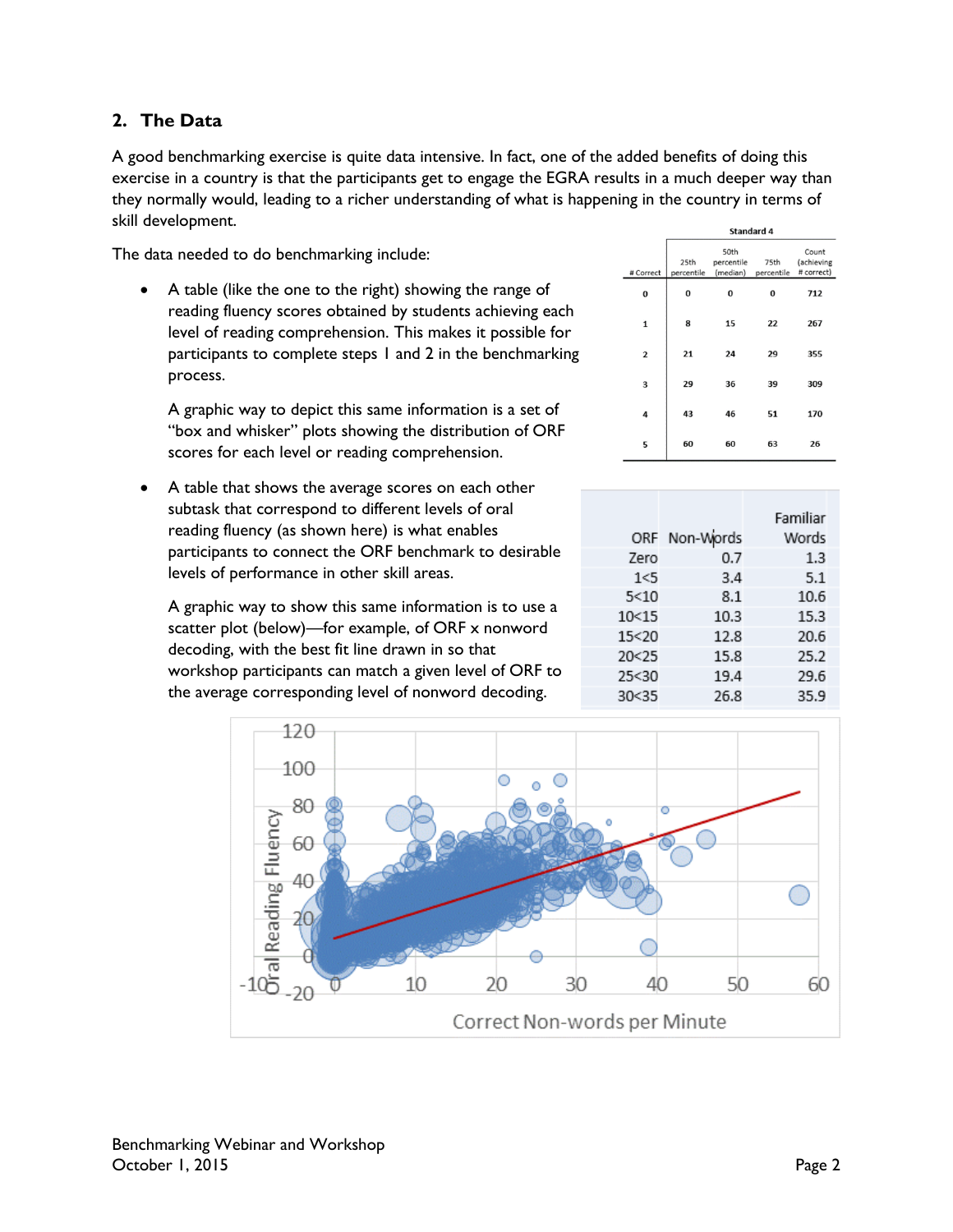• For determining the percentage of students meeting the benchmark (in the year for which the EGRA data are available), a cumulative distribution graph or table makes it possible for participants to "look up" the percentage of students, for example, achieving 45 cwpm or higher.

# **3. Performance Levels**

Some countries are interested in establishing performance points that capture stages of skill development that are below the desired level of achievement defined by the benchmark. For example, the benchmark for reading fluency may be defined as 50 cwpm, representing students who are reading fluently and with full (or almost full) comprehension. Students who score zero are those who are not reading. In between zero and 50 cwpm exist different levels of reading ability that in fact may correspond to stages of literacy acquisition. Setting multiple performance levels makes it possible to determine what percentages of children are at each of those stages of development of their reading skill.



As illustrated above, it is possible to create two other performance levels below the benchmark for reading fluently with full comprehension set at 50 cwpm. Data describing how reading fluency and comprehension scores are distributed (e.g., using a two-way distribution table) inform where to place another level of reading achievement in between zero and 50 cwpm. Thus, two other performance levels are created: students who score above zero and up to 20 cwpm are said to be reading slowly with limited comprehension, and those scoring above 20 and up to 50 cwpm can be said to be reading with increasing fluency and comprehension. The performance levels in this example are from the benchmarking work done in Ethiopia in early 2015. Such intermediate performance levels in other contexts could, of course, be given other labels.

An alternative approach to setting performance levels (as was the case in Pakistan) would be to establish a range of ORF scores that are defined as "meeting expectations": 60 to 90 cwpm. Students scoring above 90 cwpm would be considered to be "exceeding expectations." Those scoring below 60 would be "not meeting expectations."

# **4. Moving Beyond Benchmarks to Targets**

One of the main purposes of setting benchmarks is to establish the means to evaluate and measure progress in improving reading outcomes. In fact, one of the more interesting challenges in working with ministry colleagues to set benchmarks arises during discussions of the prospects for future improvement in student performance relative to those benchmarks. To set targets for future improvement, benchmarks can be used in the following way.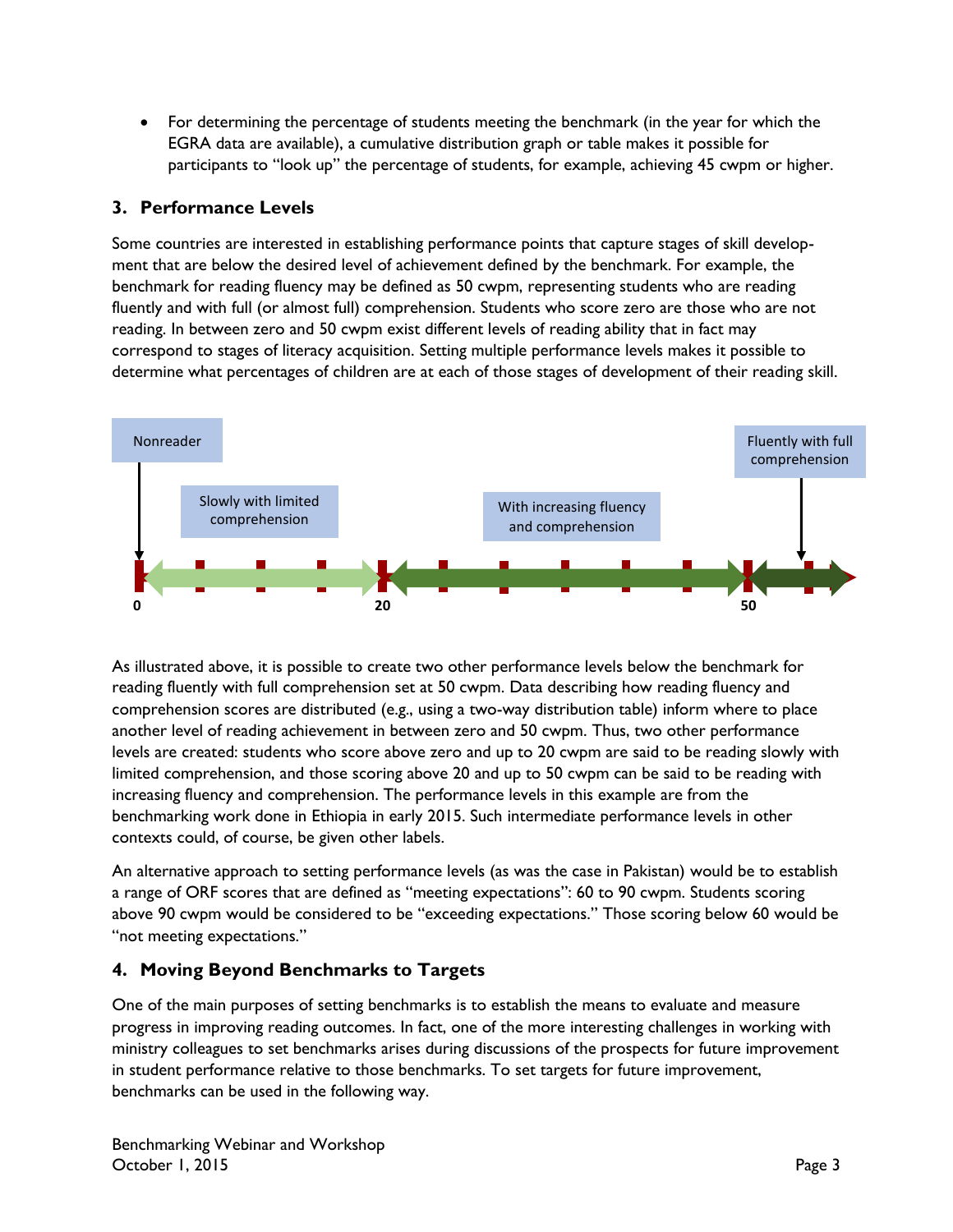Once a benchmark has been set, say for oral reading fluency, it is useful to employ the existing data to determine the percentage of students presently meeting that benchmark. The challenge arises when



assumptions have to be made about how things will improve—that is, to estimate the percentages of students who will meet the benchmark in future years (as illustrated here).

If data are available from a reading intervention in the country, then the amount of improvement achieved by that program provides a useful starting point for estimating future targets.

If data from an intervention are not available, but EGRA results from more

than one year are, then the prevailing pattern of change over time can be used to begin discussing how that pattern may evolve in future years.

If only one year of reading results is available, then the task is less data-driven and more a dialogue about how much improvement can be expected. Data from other countries' programs that have had demonstrated impact could inform that dialogue. Additionally, if EGRA data from a given year are available for two successive grades (say, grades 1 and 2), then the "intergrade" difference is a good means for estimating how much improvement to expect.

The intergrade difference represents the amount of progress students make given an additional year in school (under preexisting conditions). For example, a successful intervention could aim to improve performance in grade 1 by as much as the intergrade difference between grades 1 and 2; or put differently, to increase student performance by as much as an additional year of schooling.

The value of setting targets is that if performance is initially low—say, very few students meeting the benchmark—there often emerges a tendency to want to lower the benchmark (so performance does not look as bad). It is better to have a benchmark that is genuinely meaningful in terms of the skill level achieved (e.g., oral reading that is fluent enough to enable students to comprehend what they are reading). Therefore, instead of lowering the benchmark, a compromise is to have modest targets for the percentage of children expected to meet the benchmark moving forward. Examples of benchmarks and targets from Jordan are shown in the table below.

|                       |               | <b>Oral Reading Fluency</b> | Nonword Decoding |
|-----------------------|---------------|-----------------------------|------------------|
| Benchmark             |               | 46 cwpm                     | 23 cnonwpm       |
| % of students meeting | 2014 actual   | 7.5%                        | 5.3%             |
| the benchmark         | 5-year target | 35%                         | 31%              |

Participants estimated that the percentage of students meeting the benchmarks for these two skill areas would increase from 7.5% to 35% and from 5.3% to 31% over the course of the next five years.